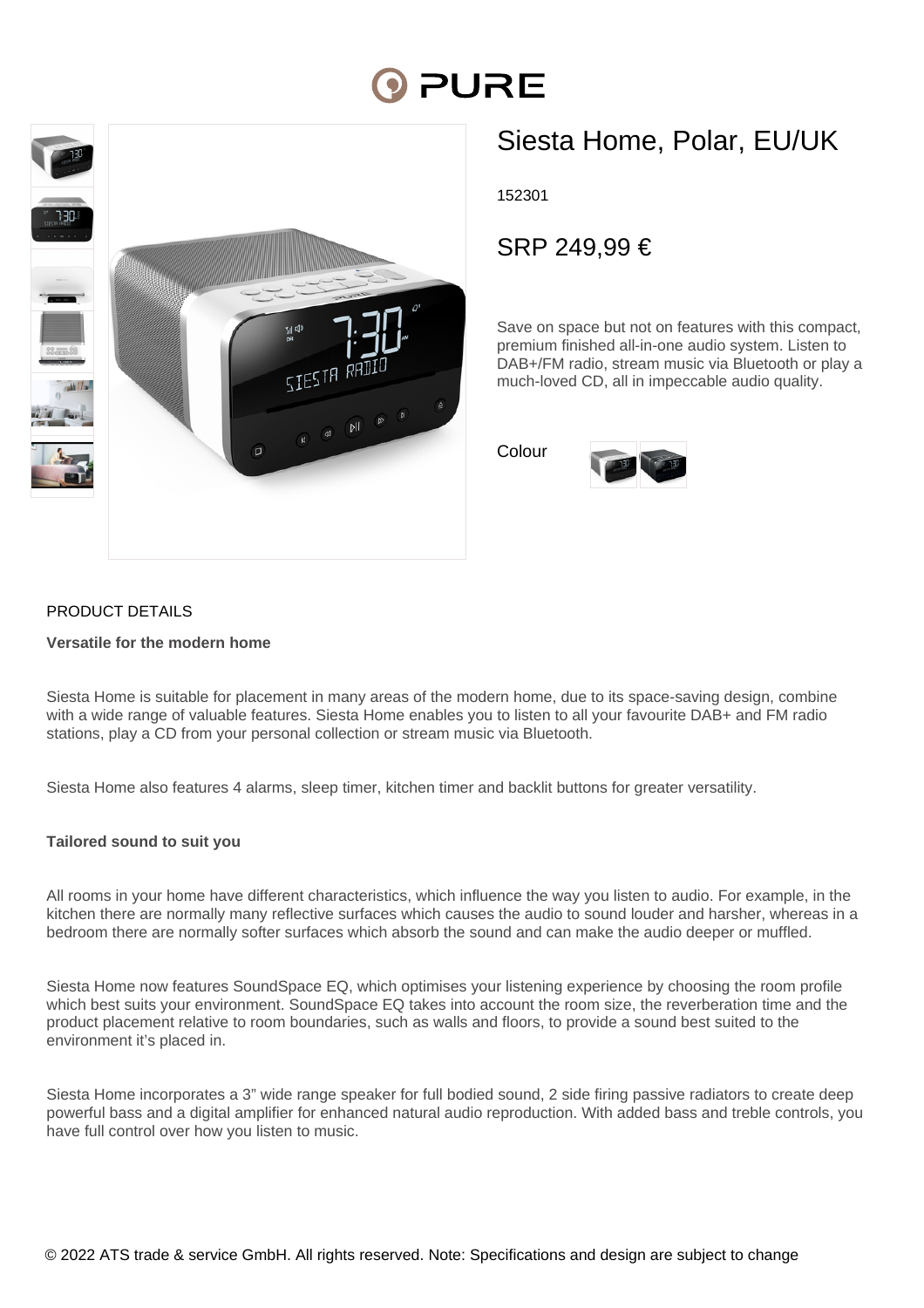#### **User friendly interface**

Siesta Home's CrystalVue+ auto-dimming display shows the time and station information in a large, clean and ultraclear, edgeless format. Combine this with dedicated backlit buttons for presets, alarms and more, it makes navigating Siesta Home hassle-free, in the darkest of room environments.

#### **Additional features**

Siesta Home's features list keeps on growing. 2 USB charging ports allows for easing charging of your mobile device, without taking up any extra plugs, a headphone output allows for personal listening in complete comfort and the remote control allows for use of Siesta Home, from anywhere in the room.

#### **Switch on to digital radio**

High-detail digital quality sound, a wide range of stations and scrolling station information are just some of the features you receive when listening to DAB digital radio. You won't ever have to search for a station again as DAB radios automatically find all available stations in your area, which can easily be selected by name. Our radios also still include FM for any stations that have not yet gone digital.

Siesta Home is also Digital Tick approved so you can rest assured that you're ready for any future FM to digital radio switchover.

#### **Designed and engineered in the UK**

Like all our products, Siesta Home was designed and engineered in the UK by our expert engineering teams, ensuring great sound and impressive build quality.

#### **What's in the box?**

- Siesta Home
- Power supply
- User guide
- Safety information sheet
- Warranty card
- Remote control

#### **Specs**

#### **Product Attributes**

| EAN:                         | 0759454523015   |
|------------------------------|-----------------|
| Manufacturer number:         | 152301          |
| Product weight:              | 0.825 kilograms |
| <b>Energy Management</b>     |                 |
| Input voltage:               | 100-240         |
| Output voltage:              | 12              |
| Output current:              | 2400            |
| <b>Dimensions and Weight</b> |                 |